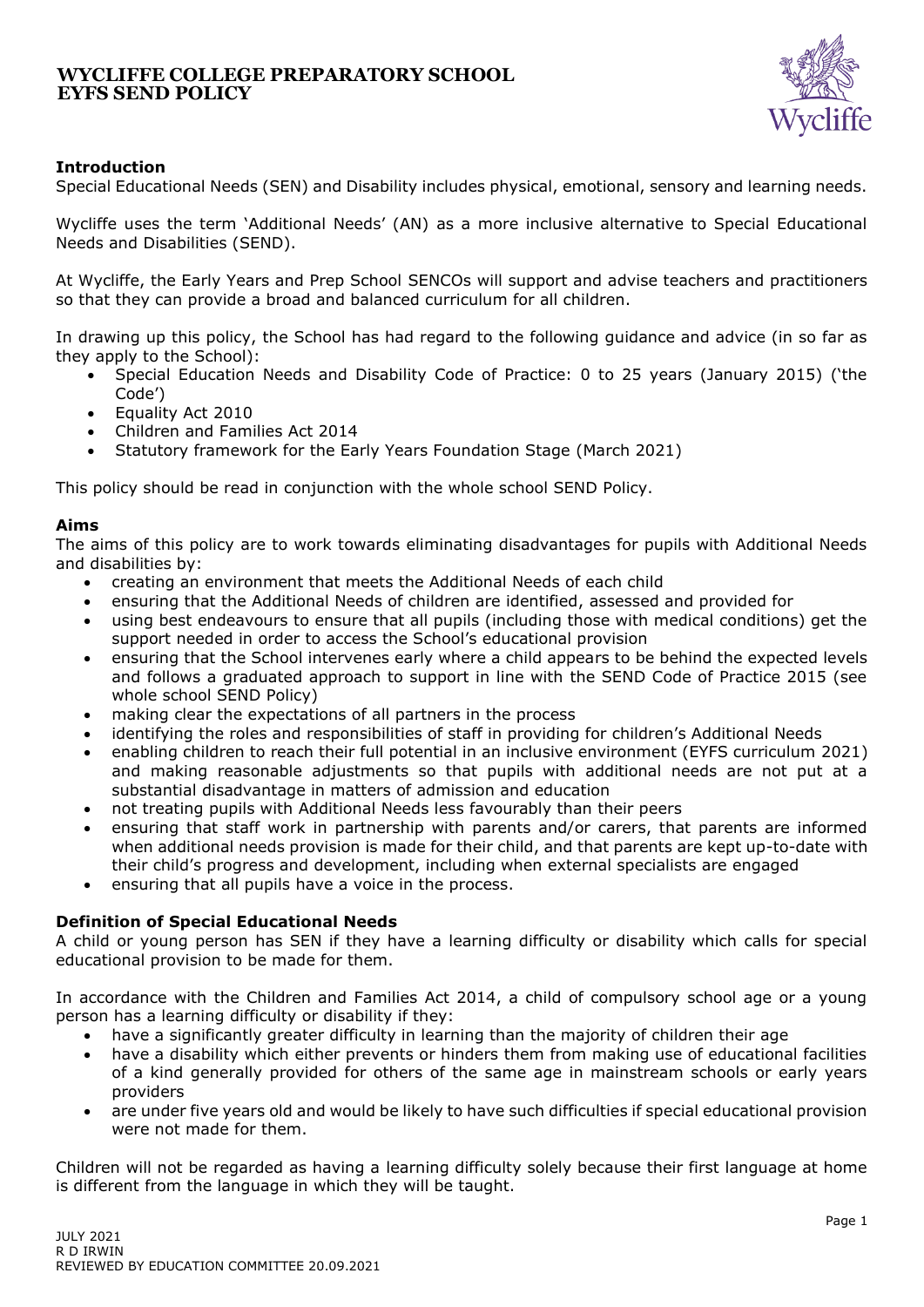

## **Definition of Disability**

A child or young person is disabled if they have a physical or mental impairment which has a substantial and long-term adverse effect on their ability to carry out normal day-to-day activities (as defined by the Equality Act 2010).

Not all pupils who have SEN are disabled. Not all disabled pupils have SEN.

#### **Identifying and Supporting Pupils with Additional Needs**

The Early Years Foundation Stage ('EYFS') is the School's starting point for planning that meets the specific needs of individuals and groups of children. When planning, staff set suitable learning challenges and respond to children's diverse learning needs. Some children have barriers to learning that mean they have different needs and require particular action. Staff take account of these requirements and make provision, where necessary, to support individuals or groups of children and thus enable them to participate effectively in curriculum and assessment activities. Such children may need 'additional' or 'different' intervention from that given to other children of the same age. Where required, staff use the 'Gloucestershire Guidance Booklet for Practitioners Working with Children and Young People (0 – 25 years) with Additional Needs including Special Educational Needs and Disabilities (2016)' to support them to provide relevant and effective interventions.

The School aims to support children in a manner that acknowledges their entitlement to work at their own individual age and stage of development and ability, and to share the same learning experiences that their peers enjoy. The child's needs are at the centre of all decisions.

All teachers are responsible for helping to meet a pupil's needs (irrespective of any specialist qualifications or expertise). All staff are expected to understand this policy so that the School can identify, assess and make provision to meet those needs.

If staff believe that a child may have Additional Needs, for example where there are early indications that the child is not making the expected progress, the School will do all that is reasonable to report and consult with parents and the child (as appropriate) to help determine the action required including whether any additional support is needed, such as in-class support. If parents and/or carers have any concerns that their child may have Additional Needs, they should speak to one of the Heads of Learning Support who, in turn, will arrange a meeting to develop an integrated, child-centred, outcome-focussed plan using Gloucestershire's Integrated and Graduated Pathway, using a My Profile, My Plan, or My Assessment.

Once agreed, the plan may involve the child's key person or teacher offering interventions that are 'different from' or 'additional to' those provided as part of the usual working practices. The key person will keep the SENCO and parents and/or carers informed and draw upon them for additional information. If the SENCO, key person and parents and/or carers agree that the child would benefit from further support, the key person, with guidance and advice from the SENCO, will then co-ordinate arrangements for further assessments of the child's needs. The SENCO will liaise with parents and/or carers and gain their permission before seeking any outside intervention. If a formal assessment of the child (such as by an educational psychologist) is requested by the School, the cost will usually be borne by the parents. Where parents wish to request a formal assessment from outside school, they should ensure the School is given copies of all advice and reports received.

If children need further support from an external professional, they may work in a small group or on a one-to-one basis beyond the classroom.

A My Plan will show the progress and attainment level, outcomes set for the child, and the teaching strategies to be used. It will also indicate the additional or different provision of support in place, involvement of any specialists and professionals, the planned outcomes, and the date for the plan to be reviewed. Parents and/or carers will be involved in the writing and review of each My Plan. Any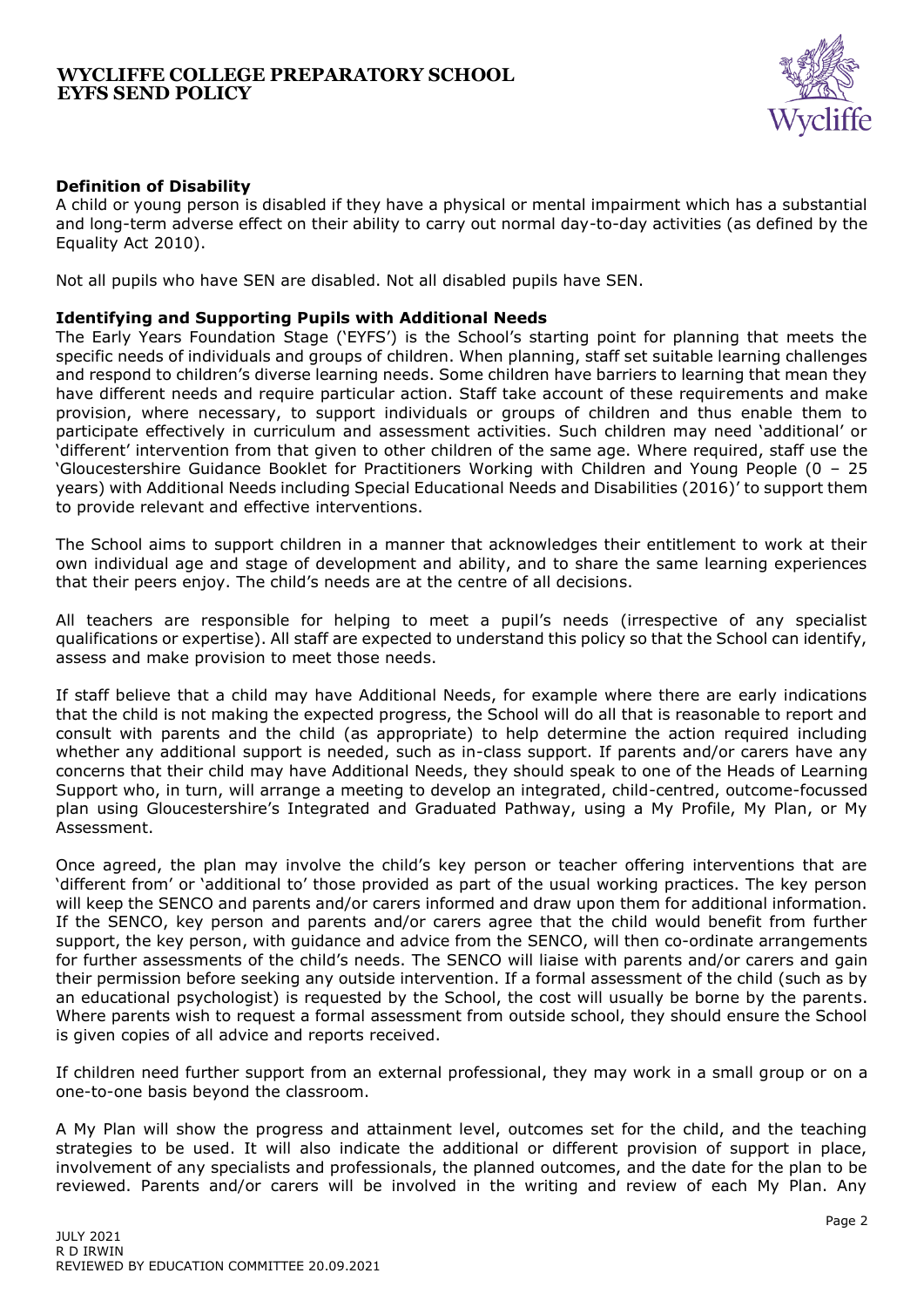

information the child would like to share about themselves e.g. their strengths, weaknesses and learning difficulties and what these mean to the child can also be incorporated into the My Plan. All records include the date the record was drawn up and the date for review, where appropriate.

If a review identifies that further support is needed from outside agencies, parents and/or carers will be informed prior to any support being actioned. Outside agencies may provide information for the child's new My Plan.

A My Plan+ is written after a My Assessment has been completed. The + denotes that there is an assessment attached to the Plan as the pupil and/or their family has/have multiple complex issues which require a deeper understanding before a Plan could be completed. A My Assessment is used to gather together information from the family, child (where appropriate), key person and any other professionals working with the family. The My Plan and My Assessment may be amended as and when circumstances change and at the request of the pupil, parent, teacher, Key Person, or SENCO. The pupil (subject to their age and understanding) is encouraged to take ownership of it and to set their own targets.

All records include the date the record was drawn up and the date for review, where appropriate.

Education Health Care Plan (EHCP). The needs of the majority of pupils with Additional Needs will be met effectively through the School's Additional Needs support. However, if the child continues to demonstrate significant cause for concern and/or where the child has not made expected progress despite the Additional Needs support in place, parents and the School have the right to ask the Local Authority to make an assessment with a view to drawing up an EHC Plan for the child. A range of written evidence about the child will support the request.

If the Local Authority refuses to make an assessment, parents have a right of appeal to the First-tier Tribunal (Health, Education and Social Care Chamber). The School does not have this right of appeal.

Where a prospective pupil has an EHC Plan, the School will consult with the parents and the Local Authority (where appropriate) to ensure that the provision specified in the EHC Plan can be delivered by the School. Any additional services that are needed to meet the requirements of the EHC Plan may need to be charged, either directly to the parent or to the Local Authority if the Local Authority is responsible for the fees and the School is named in the EHC Plan. In all other circumstances charges may be made directly to parents, subject to the School's obligations under the Equality Act 2010. The School cooperates with the Local Authority to ensure that relevant annual reviews of EHC plans are carried out as required.

## **Early Years SENCO Role and Responsibilities**

The Early Years SENCOs are Mrs Mandy Hawes (Nursery) and Mr Chris Guest (Reception, Year 1 and Year 2). They manage the day-to-day operation of the policy in the Early Years and:

- coordinates the provision for and manage the responses to children's additional needs, including those with an ECHP
- ensure all Wycliffe Early Years staff understand their responsibilities to children with Additional Needs and the School's approach to identifying and supporting pupils with Additional Needs
- support and advise staff, and ensure that teachers are given any necessary information relating to a child's learning support needs and/or disabilities (if known) so that teaching practices are appropriate
- draw up My Plans or My Assessment in consultation with staff, external professionals and parents and/or carers, and the child (where appropriate)
- oversee the records of all children with Additional Needs and ensure they are kept up to date
- act as an additional link with parents and/or carers and staff and ensure parental insights are considered to support their child's Additional Needs
- act as link with external agencies, professionals, and other support agencies
- monitor and evaluate the Additional Needs provision